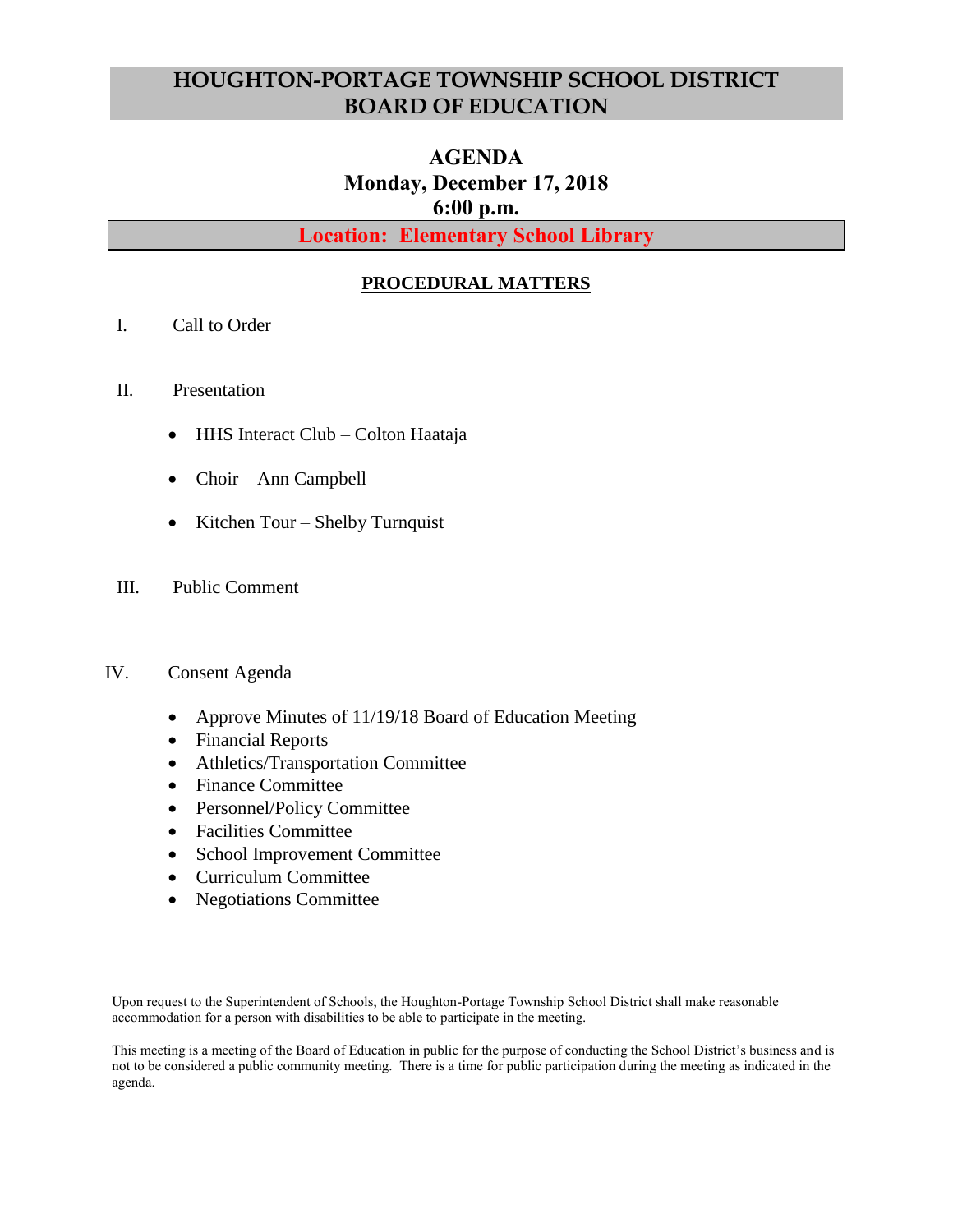- V. Administrative Reports
- VI. MASB, MASA & CCASB Reports

#### VII. Action Items

- 1. Resolution to Request Summer Tax Collection
- 1. Second Reading NEOLA
- VIII. Executive Session
- IX. Other Concerns or Public Comment

## X. Adjournment

Upon request to the Superintendent of Schools, the Houghton-Portage Township School District shall make reasonable accommodation for a person with disabilities to be able to participate in the meeting.

This meeting is a meeting of the Board of Education in public for the purpose of conducting the School District's business and is not to be considered a public community meeting. There is a time for public participation during the meeting as indicated in the agenda.